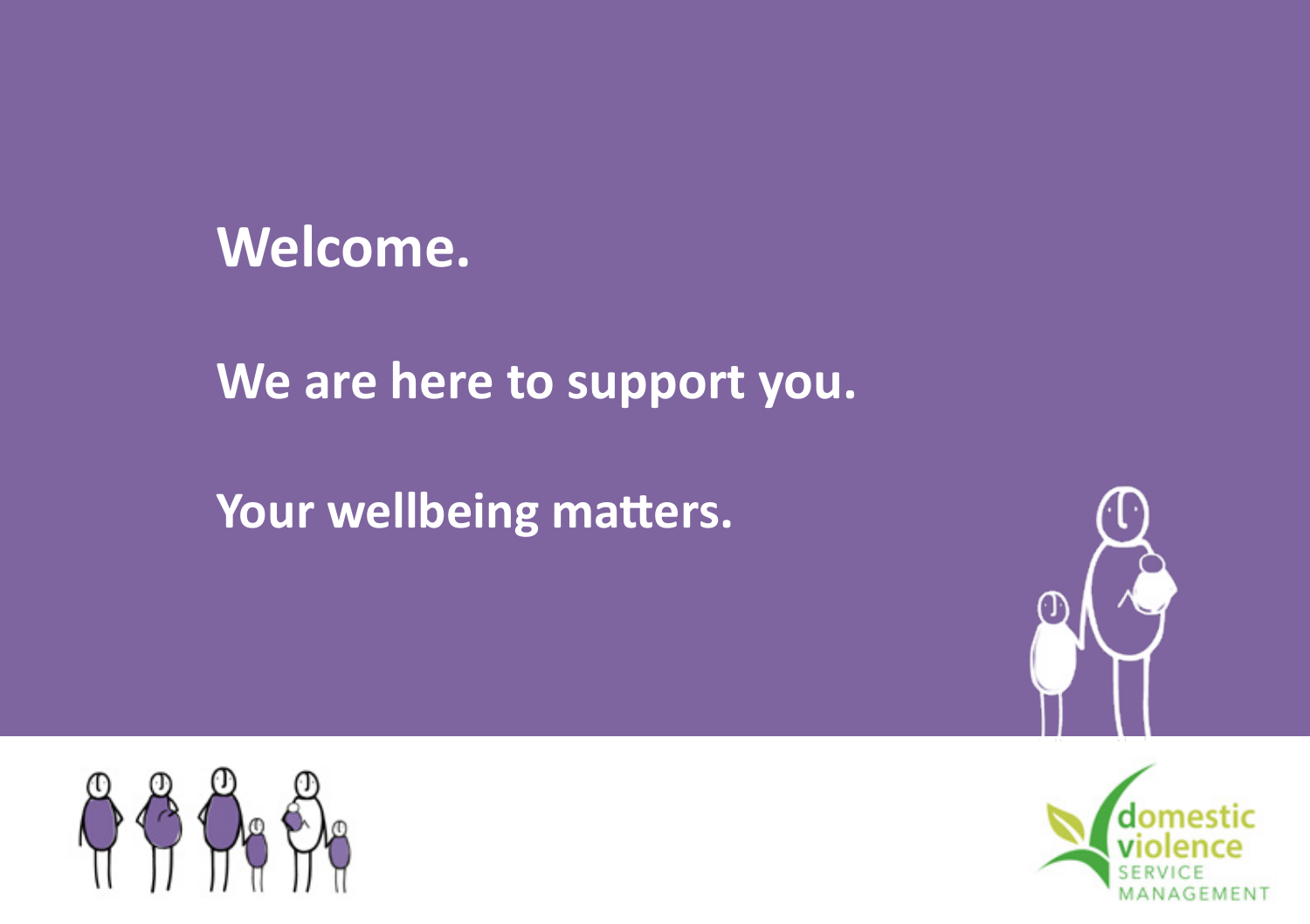DVSM provides services Inner Sydney, Western Sydney and in Wilcannia in rural NSW.

Our approach is person centred, using a case management process to identify, understand and respond to your individual needs.

In partnership with you, we'll work to effectively meet your needs whilst enabling you to seek any supports you may need into the future.

This involves us working with the broader service system and connecting you to the most appropriate supports for you to achieve your short, medium and long-term goals.

# **Where and how we work.**

*We welcome all people. We respect and work with people according to their lived and expressed gender and identity.*

Domestic Violence NSW Service Management is a registered charity (ABN 26 165 400 635)



Ask for language



# **A Of the Section Story. Your needs. Your hopes.**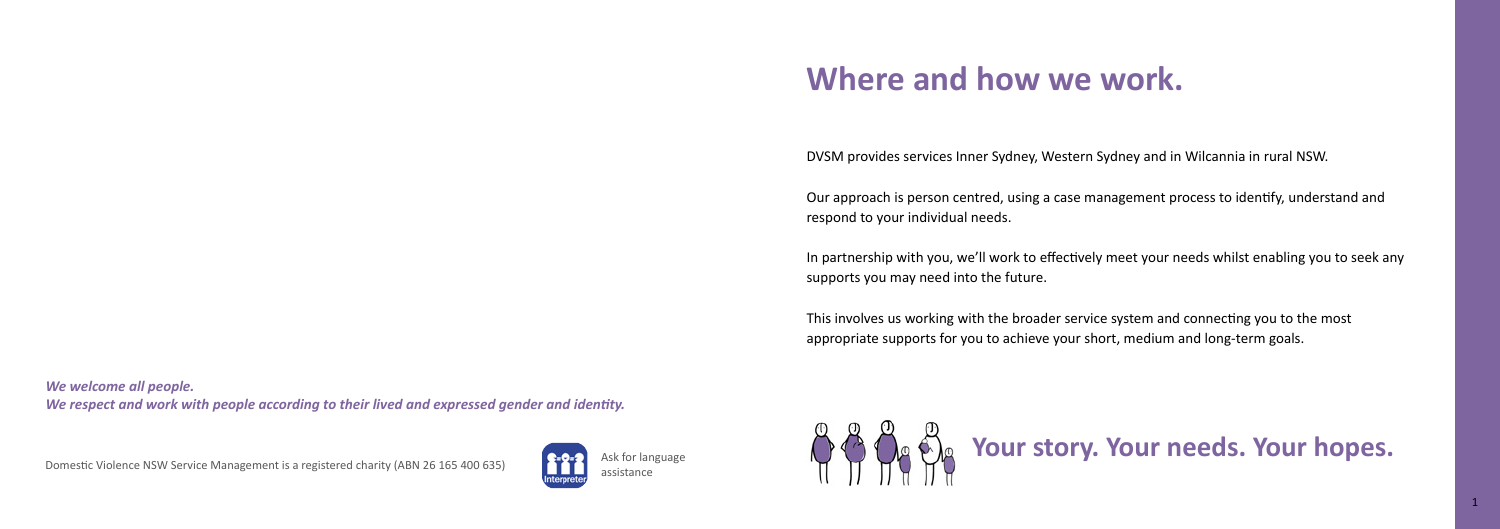#### **Violence is never acceptable or excusable.**

Domestic and Family Violence in all its forms is a violation of basic human rights. We all have the right to live free from violence. Children's right to safety is paramount. Being 'safe' is more than being physically safe – it includes all aspects of wellbeing. Domestic and Family Violence has a negative impact on a person's wellbeing and in turn a community's wellbeing.

#### **Our approach is person centred.**

The people we work with are at the centre of decisions that relate to their life. We are respectful of, and responsive to, the preferences, needs, and values of people. We have respect for choices made whilst balancing competing rights, risks and responsibilities.

#### **We uphold an individual's dignity.**

We view people as experts and leaders of their own lives. Everyone has the capacity to make choices, including choices relating to their risk, safety and wellbeing, and to make changes. We take care to build on an individual's capacities, preserve hope and to do no harm.

**Our principles are our values applied:**

#### **Respect and equality is critical.**

We develop trusting relationships by working ethically, with accountability and we operate transparently. We continuously improve our work through evidence-informed programs and services.



We acknowledge that people can experience discrimination because of gender, disability, age, race, colour, descent, national origin or ethnic origin, or immigrant status, lived and expressed gender and sexual identity or religious belief. We work to redress inequality in all its forms and embrace diversity.

#### **We are committed to the design and delivery of effective services.**

We seek to improve adults', children's, and young people's sense of wellbeing through informing, empowering, and enduring strategies that can support them well beyond their time accessing services.

#### **We respond justly.**

Collectively, we have to hold those who use Domestic and Family Violence responsible for their choices and actions. In order to improve individual and community safety, effective prevention and intervention strategies for those who use violence are part of the solution.

### **We collaborate.**

We value the importance of community as a place to belong and participate in. We work to support individuals' and communities' hopes for the future. We listen to each other and work in partnership to design and deliver services. We recognise we are not able to achieve this work on our own.

### **We work with integrity and excellence.**

# **Respect | Integrity | Excellence**

#### **We foster a supportive environment for staff wellbeing.**

We respect, value and learn from each other's experiences and contributions. We create opportunities and support staff members to grow in their professional potential, to lead themselves and others to continuously improve. We invite and place value on feedback, and hold each other accountable to our code of conduct and code of practice.

### **It is necessary for all of us to take responsibility for making change happen.**

Violence doesn't exist in a vacuum. How we respond as services, family members and friends matters. This response is informed by culture, media and societal perceptions of Domestic and Family Violence and gender inequality. We work to influence others and to create change.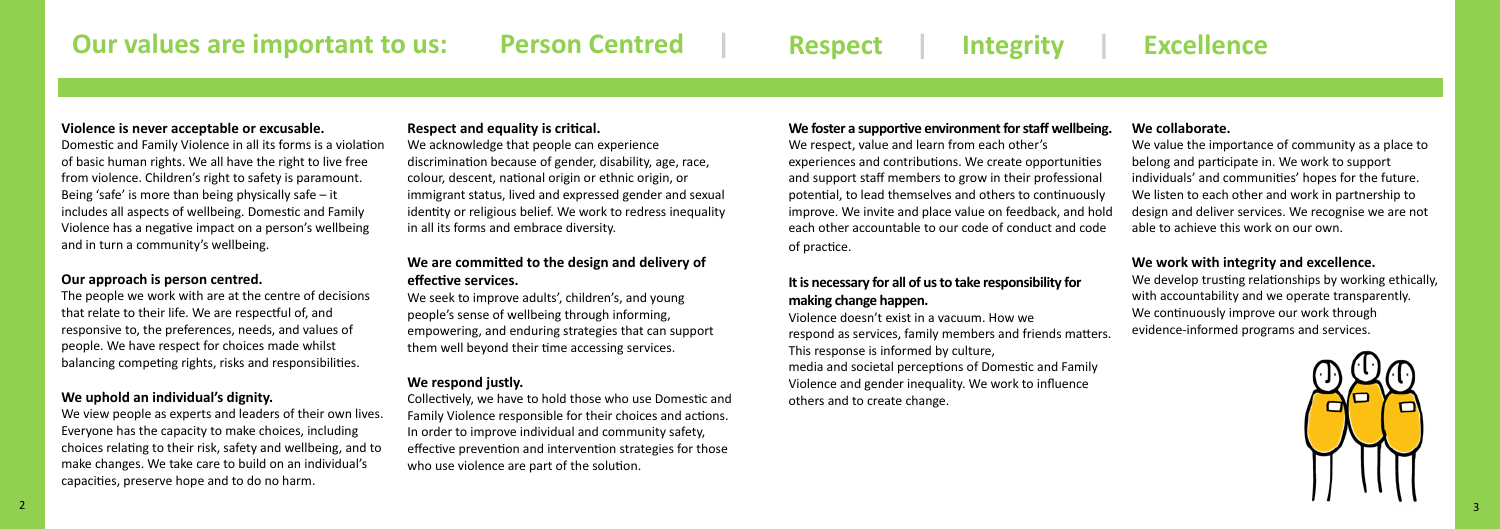# **What you can expect from us.**

**Rights and responsibilities.**

## **Our committment to you is that we will:**

- respecting you as the expert in your life;
- valuing and responding to your needs and preferences;
- being inclusive, we won't discriminate on any grounds; and
- respecting the choices you make.



- developing a plan with you. We'll be flexible about how we work together;
- focusing on your safety and wellbeing;
- supporting the child/ren in your care to meet their needs; and
- taking the actions we agree to.

### **Enhance your safety and wellbeing.**

## **We'll do this by: We'll do this by:**

- **We'll do this by:**  $\prod_{\text{v}}$  we **n** do this by.
	- support you and your family to be safe;
	- keeping your information private and confidential, unless we have
	- a legal obligation to share it. We'll tell you how we do this; and
	- making opportunities for you to take an active role in the
	- decision-making processes of our service.
- working with you to provide the service you need;
- trying our best to get the outcomes you seek;
- linking you with other services who can support you. It is your decision which service you prefer to work with; and
- listening and considering your views about our service.

#### **Listen to you.**

## **Be professional.**

#### **We'll do this by:**



## **Be** r



**Rights and responsibilities.**

# **What we ask of you.**

# **What we ask from you in return is that you will:**

| Be respectful.                                           | Work with us.              |
|----------------------------------------------------------|----------------------------|
| You can do this by:                                      | You can do this by:        |
| • respecting others, including staff and other families; | • telling us the things w  |
| • taking care of DVSM property;                          | • actively participating   |
| • keeping other people's information private             | • telling us when thing    |
| including on social media or in the community; and       | agreed aren't working      |
| • attending your appointments free of alcohol or drugs.  | • giving any feedback or i |
| If you are under the influence, please reschedule.       | us, so we can address it   |
|                                                          |                            |

- telling us the things we need to know to support you;
- actively participating in your support plan;
- telling us when things change, or if the actions we
- agreed aren't working for you; and
- giving any feedback or if you have a complaint please tell
- us, so we can address it and do things better in the future.

## **Work with us.**



**We are here to support you. | We'll listen to what matters to you. | We'll show you respect.**

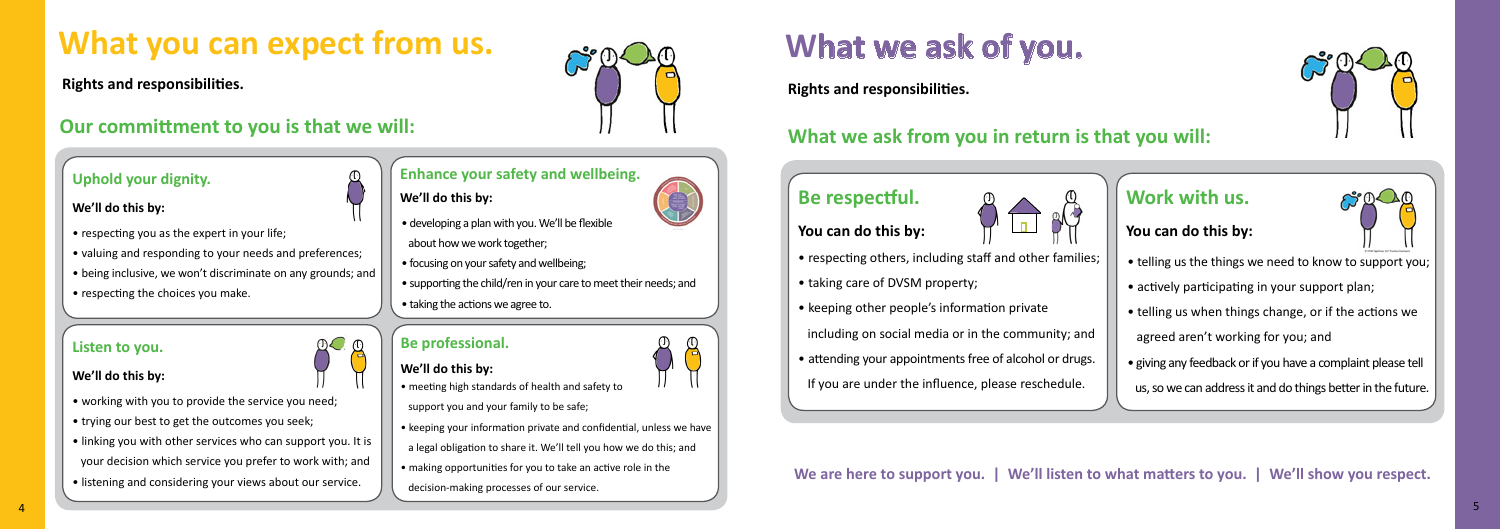# **Please tell us what you think about our service.**



### **We want to hear from you and we always appreciate feedback.**

We try our best to get things right for you. If we do please tell us and if we don't please tell us so we can address it and do things better in future.

You can give us feedback or make a complaint at anytime when you are using our service or when you leave.

At any time, and if the complaint is not resolved you can contact the NSW Ombudsman on 02 9286 1000 or free toll (outside Sydney metro) on 1800 451 524.

**Can we start with a conversation?**

**Are you thinking about providing feedback or making a complaint?**



| Email us:                | Write to us:                      |
|--------------------------|-----------------------------------|
| yourvoice@dvnswsm.org.au | PO Box R898<br>Royal Exchange NSW |

**If you prefer, you can provide feedback or make a complaint via the following:**

**We all have the right to be and feel safe.** 

# **Your wellbeing matters.**



Being 'safe' is more than being physically safe – it includes all aspects of your **wellbeing**.

We use a 'person centred' approach in our work. This means we respect you as the expert in your own life.

We are here to support you with access to information and services, so that you can make the choices that are best for you.

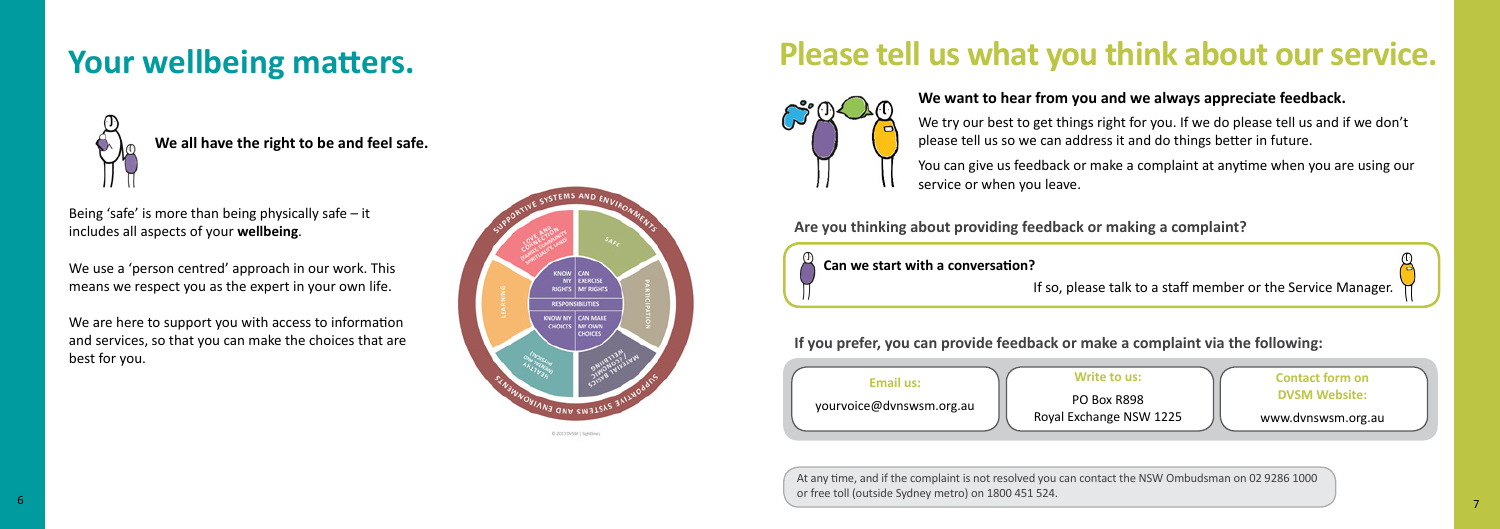# **Talk to us.**

### **DVSM website www.dvnswsm.org.au**

See our website for more information and details of other services and numbers that could be useful.

### **DVSM contact details**



People who have experienced homelessness or domestic and family violence know how to keep them and their loved ones safe.

We know if we involve people with experience of these issues in designing our services, we can improve the work that we do and the way our services operate.

**If you would like to know more about how you can be involved, please speak to a DVSM staff member.** <sup>8</sup>

**Your notes.**

9